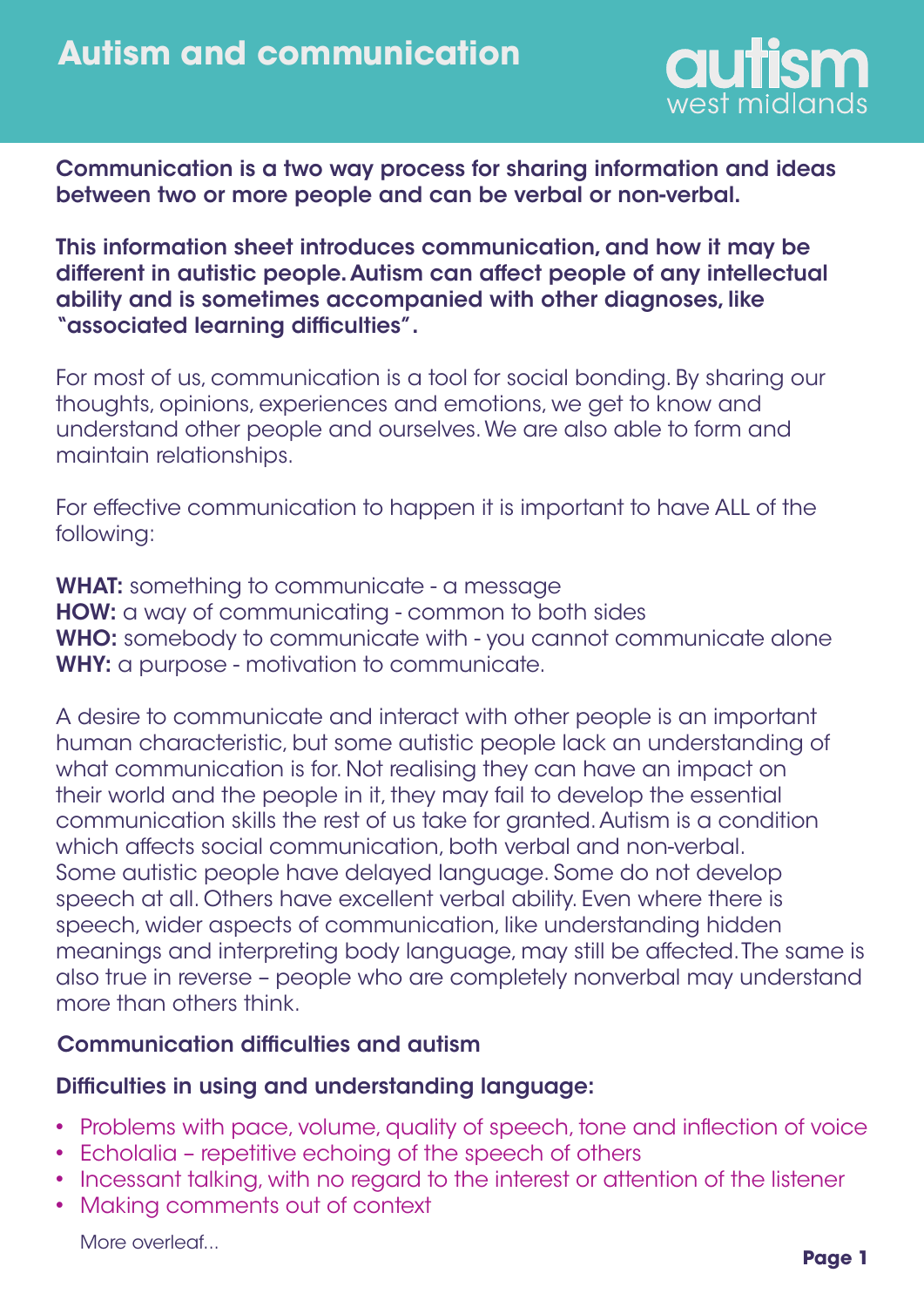

# Difficulties in using and understanding language (continued):

- Making tactless remarks and/or using inappropriate language •
- Use and understanding of body language facial expression, gesture, proximity, body position, eye contact
- Literal understanding problems with irony, idioms and metaphors, jokes and teasing, judging the sincerity of other people's words
- Processing delay
- Following instructions
- Expressing and understanding emotions •

# Difficulties with social use of language:

- Social timing may interrupt conversation
- Poor concentration
- Lack of joint attention and shared interest
- Letting people know s/he has something to communicate
- Starting, ending and keeping a conversation going
- Taking turns in conversation
- Knowing if the listener is interested, understands and is paying attention
- Difficulty recognizing suitability of when and where certain topics can be talked about, who to, for how long and the appropriateness of language to be used

## Tips to improve your communication with autistic people

- Modify your own language
- Say their name first to get attention
- Keep language short and simple
- Say what you mean and mean what you say be clear and specific
- Avoid inferred meaning and ambiguity •
- Avoid or explain irony, sarcasm, jokes, turns of phrase •
- Give instructions in correct order of action and break down into small steps •
- Be positive avoid 'no' and 'don't' and say what you want to happen, not what you don't want to happen
- Make abstract concepts concrete
- Give more time for processing information
- Provide visual support to make your communication clearer Be aware that the ability to talk does not mean that they will understand the subtle nuances of communication

More overleaf...